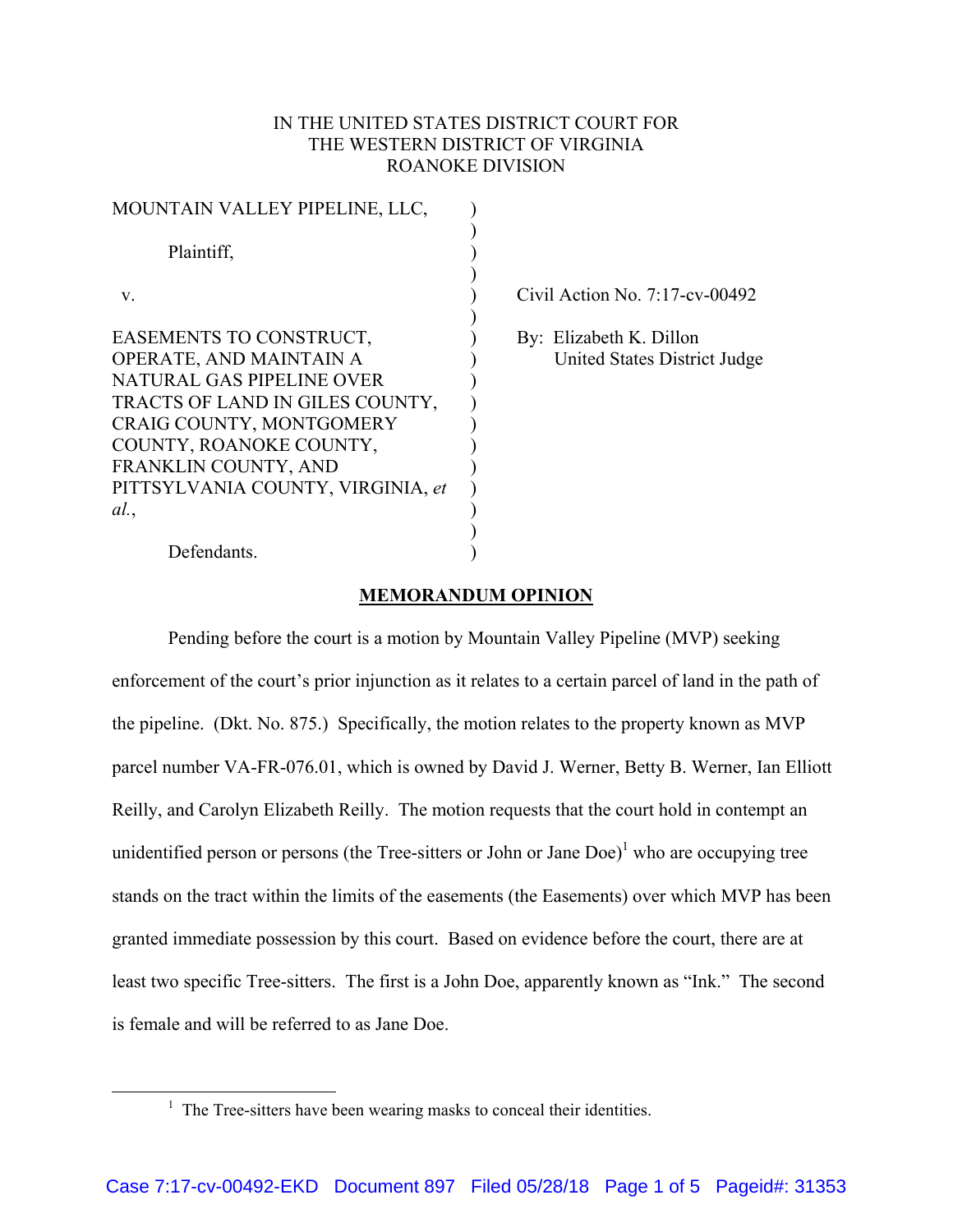At the time MVP filed its motion, MVP alleged that there was one individual Tree-sitter, now known to be Ink, in a tree within the Easements on the property. (Dkt. No. 875.) In addition to notice given by MVP, this court gave notice of the contempt hearing to that Treesitter through its order to show cause, which was both posted on the tree where the Tree-sitter was located and read to him by a member of the United States Marshals Service (USMS).

According to the evidence presented, this morning, the day that the hearing was to begin at 1:00 p.m., Ink came down and Jane Doe ascended into a different tree. Jane Doe, while located physically outside of the Easements, is connected to a rope system tied to a tree within the Easements. Thus, her presence there continues to interfere with MVP's ability to cut trees within the Easements safely. Upon learning of this development, the court directed the USMS to go to the property and to read a revised show cause order to Jane Doe. That was done prior to the hearing. The court therefore concludes that both Ink and Jane Doe had notice of the May 28, 2018 hearing and had the opportunity to be heard. No Tree-sitter appeared for the hearing.

Counsel for MVP advised that, shortly before the hearing was to begin, Jane Doe came down from the tree. Because of this, there is not currently any Tree-sitter interfering with MVP's use of the Easements. Nonetheless, evidence introduced at the hearing suggests that the Tree-sitters are familiar with this court's orders, including its prior order declining to hold the Tree-sitters in contempt due to a lack of certain notice. Based on all the evidence, the court easily concludes that the behavior of the Tree-sitters to date suggests they will attempt to violate this court's prior order again. As the court stated at the hearing, these court proceedings are not a game. The Tree-sitters appear to be using their anonymity, coupled with the court's concerns over notice to them, as a tool to shield them from contempt. But, as discussed below, the court concludes that MVP is entitled to the benefit of the order previously entered in its favor. Thus,

2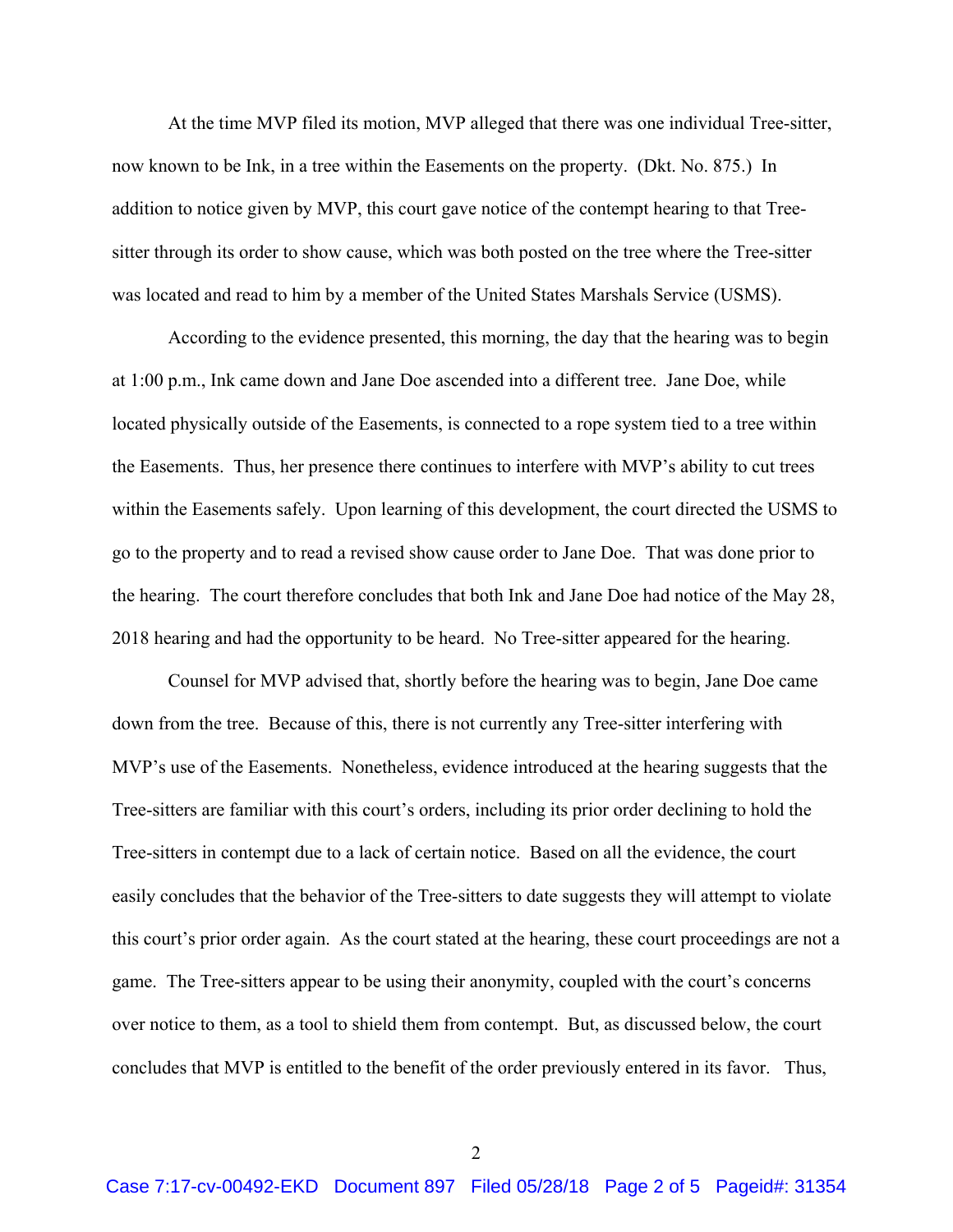the court will grant MVP's motion for enforcement. The court sets forth its reasons briefly, but also incorporates its prior opinion and order finding the Reillys in contempt (Dkt. Nos. 863, 864) as if fully stated herein.

As already determined by that prior opinion and order, the Tree-sitters have been acting in concert with at least two of the landowners on the parcel, who are parties to the court's prior order. (*See* Dkt. No. 864.) "[T]he plain language of [Federal Rule of Civil Procedure 65] establishes the principle that a court, in the exercise of its equitable powers, may hold in contempt those who act in concert with named parties to frustrate an injunctive decree or to avoid compliance with it. The principle is confirmed by precedent." *E.E.O.C v. Int'l Longshoremen's Assoc.*, 541 F.2d 1062, 1064 n.1 (4th Cir. 1976) (citing *Regal Knitwear Co. v. N.L.R.B.*, 324 U.S. 9 (1945), *Thaxton v. Vaughan*, 321 F.2d 474 (4th Cir. 1963), *Day Companies v. Patat*, 440 F.2d 1343 (5th Cir. 1971), and *Alemite Mfg. Corp. v. Staff*, 42 F.2d 832, 833 (2d Cir. 1930)). Thus, the mere fact that the Tree-sitters are not parties to the underlying suit or injunction does not protect them from being held in contempt.

In order to find a person in civil contempt, the person moving for a contempt finding must prove each of the following elements by clear and convincing evidence:

> (1) the existence of a valid decree of which the alleged contemnor had actual or constructive knowledge;

(2) that the decree was in the movant's "favor";

(3) that the alleged contemnor by its conduct violated the terms of the decree, and had knowledge (at least constructive knowledge) of such violations; and

(4) that [the] movant suffered harm as a result.

*Ashcraft v. Conoco, Inc.*, 218 F.3d 288, 301 (4th Cir. 2000) (citation omitted).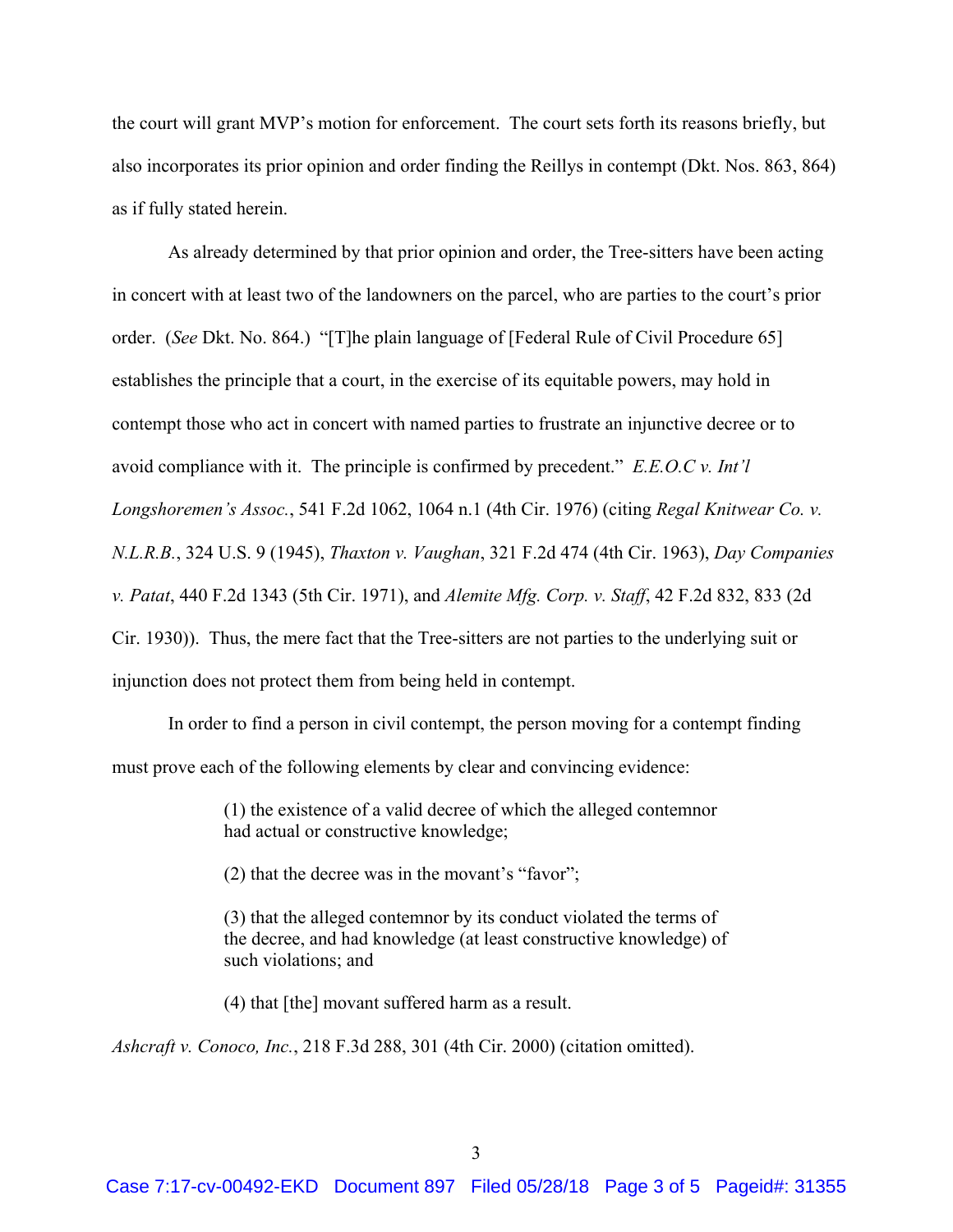Based on the evidence presented at the May 28, 2018 hearing and at the prior hearing on this matter, the court concludes that MVP has established the contempt of Ink and of Jane Doe by clear and convincing evidence. The court's March 8, 2018 order granting MVP possession of the Easements included the following prohibition:

> It is further ORDERED that defendants and their agents, servants, employees, and those in active concert and participation with them, are prohibited from delaying, obstructing, or interfering with access to or use of the Easements by MVP or its agents, servants, employees, or contractors.

(Dkt. No. 658.) As the court has previously determined, that order is a valid decree in MVP's favor. The court also concludes that both Ink and Jane Doe had actual, or at least constructive knowledge, of that decree. As to the third element, Ink's and Jane Doe's interference with MVP's use of the Easements, and, in particular, its ability to fell trees within the Easements, violated the court's order. Any further interference would continue to violate the court's order. It is also undisputed that MVP has suffered thousands of dollars in damages as a result of the Tree-sitters' interference. The court specifically finds, therefore, that MVP has established that both Ink and Jane Doe should be held in civil contempt.

 With regard to an appropriate remedy, MVP's evidence indicates that time is of the essence. The court further notes that the Tree-sitters have flaunted their violations of the court's order and have exhibited an unwillingness to conform voluntarily with the court's orders.

The ultimate remedy that MVP seeks is the ability to use and work on the area of its Easements unimpeded, which will require Ink and Jane Doe to remain off the path of the Easements and to cease interfering with MVP's work on the Easements, including tree-felling. The contempt sanctions herein are designed both to compensate MVP and to provide that remedy.